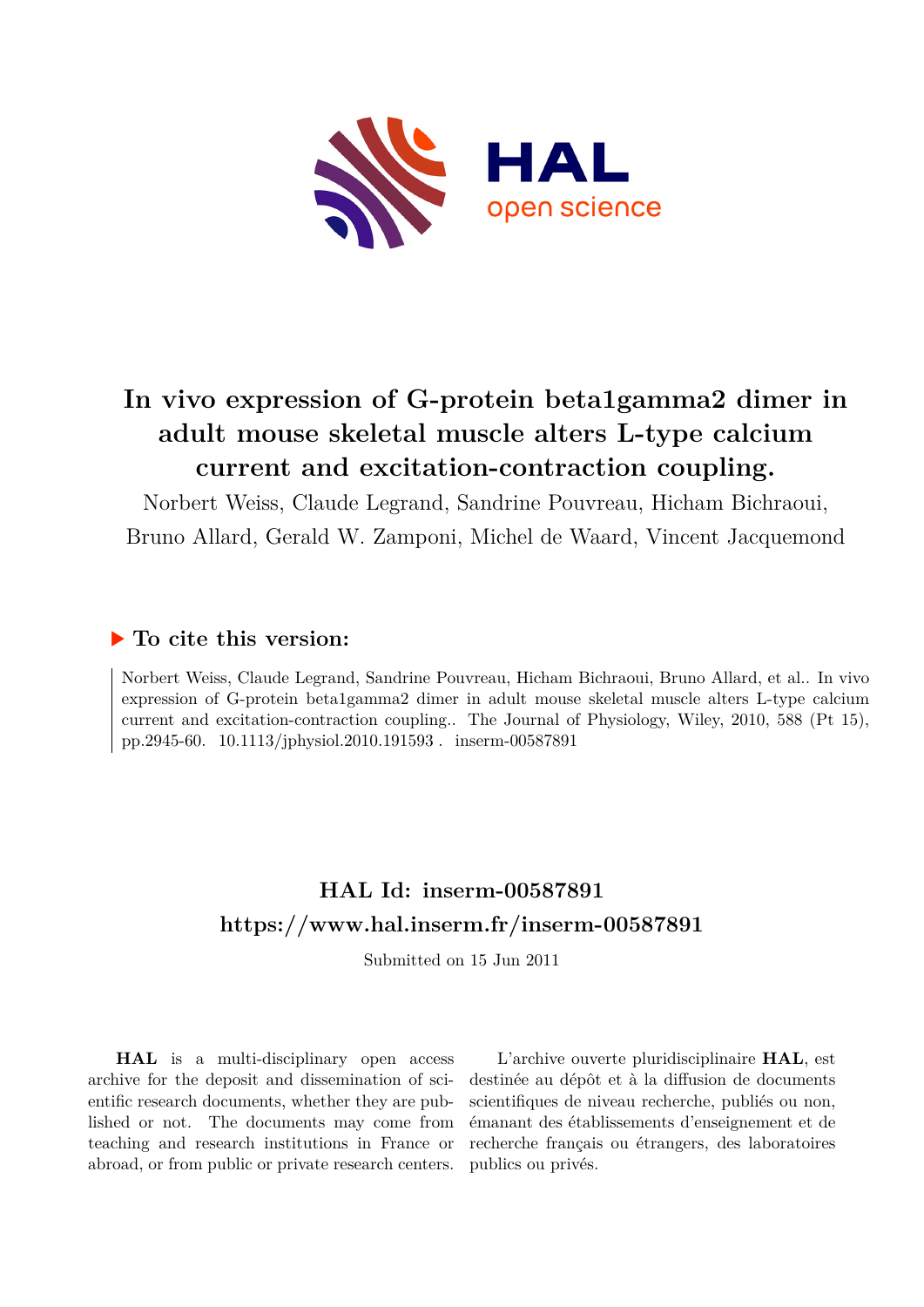# *In vivo expression of G-protein beta1gamma2 dimer in adult mouse skeletal muscle alters L-type calcium current and excitation-contraction coupling*

**Norbert Weiss** 1 \* **, Claude Legrand** 1 **, Sandrine Pouvreau** 1 **, Hicham Bichraoui** 1 **, Bruno Allard** 1 **, Gerald W. Zamponi** 2 **, Michel De Waard** 3 **, Vincent Jacquemond** <sup>1</sup>

<sup>1</sup> PICM, Physiologie intégrative, cellulaire et moléculaire CNRS : UMR5123, Université Claude Bernard - Lyon I, Bât. R. Dubois 43, Bvd *du 11 Novembre 1918 69622 VILLEURBANNE CEDEX,FR*

*Department of Physiology and Biophysics 2 University of Calgary , Calgary Alberta,CA*

*GIN, Grenoble Institut des Neurosciences 3 INSERM : U836 , CEA , Universit Joseph Fourier - Gren* <sup>é</sup> *oble I , CHU Grenoble , UJF - Site* Santé La Tronche BP 170 38042 Grenoble Cedex 9, FR

\* Correspondence should be adressed to: Norbert Weiss <norbert.weiss@yahoo.fr >

# **Abstract**

**A number of G-protein coupled receptors are expressed in skeletal muscle but their roles in muscle physiology and downstream effector systems remain poorly investigated. Here we explored the functional importance of the G-protein βγ (Gβγ) signaling pathway on voltage-controlled Ca<sup>2+</sup> homeostasis in single isolated adult skeletal muscle fibres. A GFP-tagged G** $\beta_1$  $\gamma_2$  **dimer was expressed in vivo in mice muscle fibres. The GFP fluorescence pattern was consistent with a**  $G\beta_1\gamma_2$  **dimer localization in the transverse-tubule membrane. Membrane current and indo-1 fluorescence measurements performed under voltage-clamp conditions reveal a drastic** reduction of both L-type Ca<sup>2+</sup> current density and of peak amplitude of the voltage-activated Ca<sup>2+</sup> transient in G<sub>B<sub>1</sub>  $\gamma$ <sub>2</sub>-expressing</sub> **fibres.** These effects were not observed upon expression of  $G\beta_2 \gamma_2$ ,  $G\beta_3 \gamma_2$  or  $G\beta_4 \gamma_2$ . Our data indicate that the G-protein  $\beta_1 \gamma_2$  dimer **plays an important regulatory role in excitation-contraction coupling.**

**MESH Keywords** Action Potentials ; physiology ; Animals ; Calcium ; metabolism ; Calcium Channels, L-Type ; physiology ; Cells, Cultured ; Dimerization ; GTP-Binding Protein beta Subunits ; metabolism ; Gene Expression ; physiology ; Ion Channel Gating ; physiology ; Mice ; Muscle Contraction ; physiology ; Muscle Fibers, Skeletal ; physiology

Author Keywords skeletal muscle ; G-protein coupled receptor ; G-protein ; beta1gamma2 dimer ; calcium channel ; dihydropyridine receptor ; Cav1.1 channel ; ryanodine receptor ; excitation-contraction coupling ; calcium current ; calcium transient

# **Introduction**

G-protein coupled receptors (GPCRs) represent a large family of cell plasma membrane receptors that are involved in the transduction of extracellular signals into cellular responses (for review see (Milligan & Kostenis, 2006)). Activation of GPCRs following extracellular agonist stimulation results in the activation of two intracellular signaling molecules,  $G\alpha$ -GTP and the free G $\beta\gamma$  dimer. Whereas G $\alpha$ -dependent signaling pathways involve the activation of soluble messenger cascades such as adenylyl cyclases, cyclic GMP phosphodiesterases or phospholipases Cβ, Gβγ-mediated regulation generally occurs through direct binding of the dimer to target effectors. One such class of targeted receptors is represented by voltage-gated calcium channels (for review see (McCudden et al., 2005)).

In skeletal muscle, no less than 43 GPCRs were found to be expressed at the protein or mRNA level. Signaling activity of this GPCRs is suspected to play a role in the regulation of several aspects of muscle physiology, including plasticity, differentiation, pain, but also more specifically in the control of glucose uptake and of ion transport and membrane excitability (for review see (Jean-Baptiste et al., 2005 )). Early sets of data also suggested that G-proteins may be involved in the regulation of excitation-contraction (E-C) coupling process. In skeletal muscle E-C coupling relies on a tight control of sarcoplasmic reticulum (SR)  $Ca^{2+}$  release through the type 1 ryanodine receptor (RyR1) by the voltage-sensing dihydropyridine receptor (DHPR)/Ca<sub>v</sub> 1.1 Ca<sup>2+</sup> channel. Activation of the Ca<sub>v</sub> 1.1 subunit in response to transverse (t-) tubule membrane depolarization directly activates RyR1, allowing rapid mobilization of the SR Ca<sup>2+</sup> store and the rise in myoplasmic Ca<sup>2+</sup> concentration that triggers contraction (for review see (Dulhunty, 2006)). A possible functional role of GPCR signaling in the regulation of E-C coupling was suggested by experiments in skinned skeletal muscle fibres in which it was shown that constitutive activation of G-proteins by GTPyS either enhanced calcium- or caffeine-induced calcium release (Villaz et al., 1989) or directly elicited fibre contraction (Di Virgilio et al., 1986; Somasundaram et al., 1991). Furthermore, GTPyS was also reported to increase DHPR-L-type  $Ca^{2+}$  current and intramembrane charge movement measured under vaseline-gap voltage-clamp conditions in rat and frog cut skeletal muscle fibres (Garcia et al., 1990). However, the issue became controversial as Lamb and Stephenson (Lamb  $\&$ Stephenson, 1991 ) found no effect of GTPvS on both depolarization-induced  $Ca^{2+}$  release in skinned rat fibres and on intramembrane charge movement in rat cut fibres. Differences in the experimental conditions between these studies are most likely responsible for these discrepancies. Nevertheless, the use of GTPyS under such conditions remains a rather limited approach. First, in both skinned and cut fibre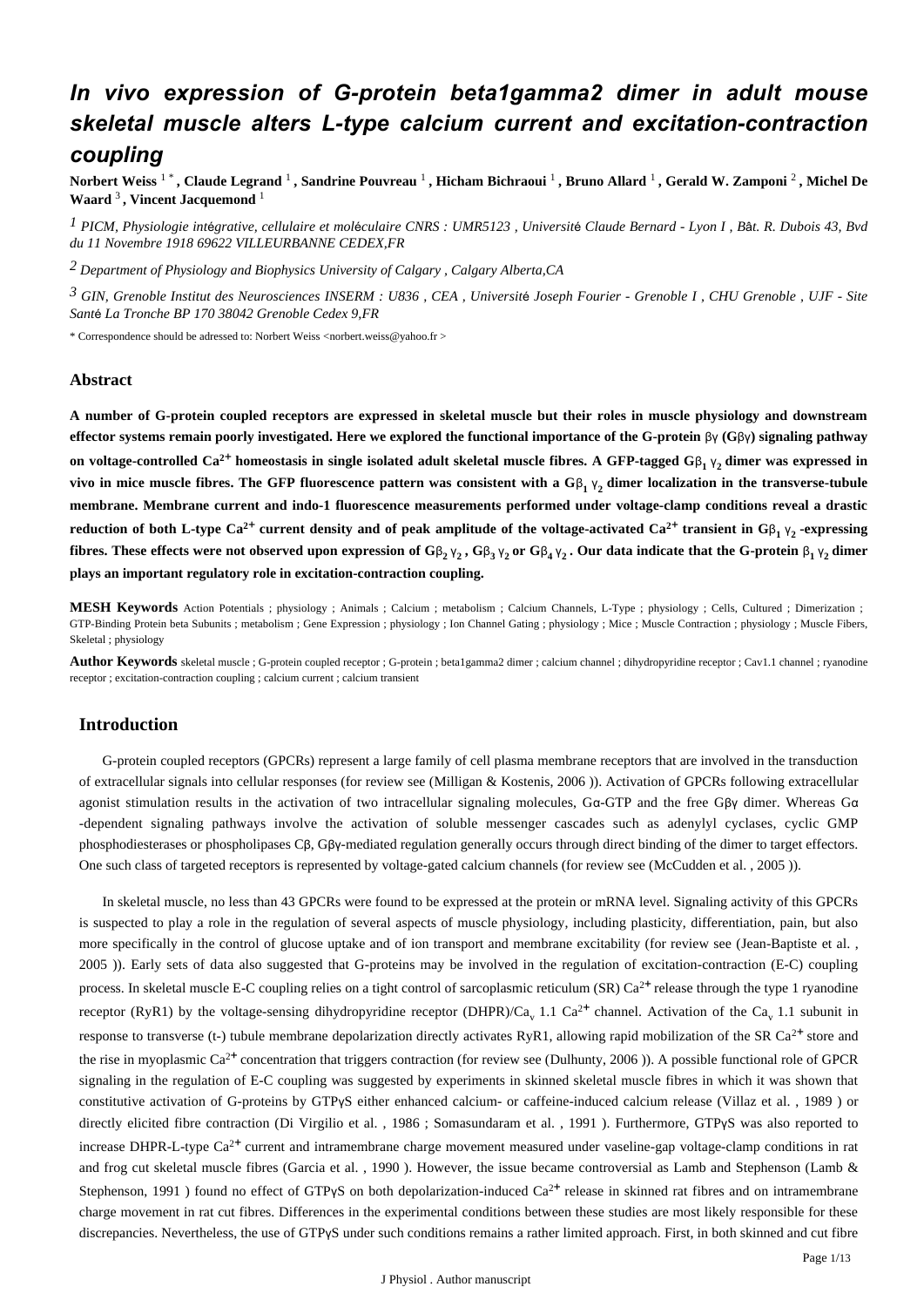preparations, critical diffusible factors may potentially be washed out of the myoplasmic compartment, possibly precluding proper G-protein signaling. Second, GTPyS will not discriminately activate all G-protein signaling in the cell, thus come placating interpretations at the mechanistic level. Finally, along the same lines, GTPγS is expected to stimulate both Gα- and Gβγ-signaling pathways thus further hampering the interpretation of experimental results. Interestingly, recent data on cultured myotubes showed that direct extracellular application of the calcitonin gene-related peptide (CGRP) enhanced voltage-gated  $Ca^{2+}$  release, L-type calcium currents and charge movements (Avila et al., 2007). This then supports a functional role of GPCRs in regulating  $Ca^{2+}$  influx through  $Ca_{v}$  1.1 and thus potentially E-C coupling.

The aim of the present study was to specifically test the role of the G-protein  $\beta\gamma$  complex in the control of Ca<sup>2+</sup> homeostasis in skeletal muscle fibres from mouse. We investigated the effects of the functional G-protein  $\beta_1 \gamma_2$  dimer on the Ca<sup>2+</sup> channel properties of the DHPR, as well as on those of the voltage-activated  $Ca^{2+}$  transients in fully differentiated adult skeletal muscle fibres. Our results suggest that the G-protein  $\beta_1$   $\gamma_2$  dimer is targeted to the T-tubule membrane system where it modulates Ca<sup>2+</sup> homeostasis by inhibiting the ion channel function of the DHPR and the voltage-activated SR  $Ca<sup>2+</sup>$  release process. Our findings thus provide novel evidence for an efficient G-protein-dependent regulatory mechanism of E-C coupling in adult skeletal muscle.

# **Materials and Methods**

# **Ethical approval**

All experiments and procedures were performed in accordance with the guidelines of the local animal ethics committee of University Lyon 1, of the French Ministry of Agriculture (87/848) and of the European Community (86/609/EEC).

## **Plasmid cDNAs**

Plamid cDNAs encoding for GFP-tagged  $G\beta_{1-4}$  and  $G\gamma_2$  were created and tagged as described by us previously (Arnot et al., 2000; Feng et al., 2001).

# **In vivo cDNA electroporation**

Experiments were performed using 4- to 8-week-old male OF1 mice (Charles River Laboratories, L'Arbresle, France). In vivo cDNA electroporation was performed as previously described (Weiss et al., 2008). Mice were anesthetized by i.p. injection of 10  $\mu$ L/g of a mixture of 5% ketamine (Merial, Lyon, France) and 2% xylazine (Bayer, Kiel, Germany). A 50 µL volume of 10 µg/µL of the plasmid mix cDNAs encoding for the GFP-tagged G $\beta$  construct (GFP-G $\beta_1$ , GFP-G $\beta_2$ , GFP-G $\beta_3$ ) along with the G-protein  $\gamma_2$  subunit was injected within the ventral side of the posterior paws through a 29-gauge needle (Terumo, Leuven, Belgium). The paw was then placed between two flat platinum electrodes, and 8 pulses of 200 V/cm amplitude of 20 ms duration were applied at 1 Hz (ECM 830 Electro Square Porator, BTX).

#### **Isolation and preparation of FDB muscle fibres**

Experiments were performed on single skeletal fibres isolated from the flexor digitorum brevis (FDB) muscles 5 days after electroporation. Procedures for enzymatic isolation of single fibres, partial insulation of the fibres with silicone grease and intracellular dye loading were as previously described (Jacquemond, 1997 ; Collet et al., 1999 ; Collet & Jacquemond, 2002 ; Collet et al., 2004 ). In brief, mice were killed by cervical dislocation after isofluoran (Sigma Aldrich, Saint Quentin Fallavier, France) inhalation, before removal of the muscles. Muscles were treated with 2 mg/mL collagenase type-1 (Sigma Aldrich) in Tyrode solution (see Solutions) for 60 min at 37°C. Single fibres were then isolated by triturating the muscles within the experimental chamber. Fibres expressing the  $G\beta_x \gamma_2$  dimers were identified from the GFP fluorescence. The major part of a single fibre was then electrically insulated with silicone grease (Rhodia Siliconi Italia, Treviolo, Italy) so that whole-cell voltage-clamp could be achieved on a short portion of the fibre extremity. As previously reported upon expression of exogenous ryanodine receptors (Legrand et al., 2008) one hallmark of the expression pattern of the Gβγ dimers was that it was not homogenous throughout the muscle fibres but most usually restricted within one given portion of the fibres, around a nucleus. Transfected fibres thus had to be handled with silicone so that the fibre region exhibiting GFP fluorescence was left out of the silicone. However, not all GFP-positive fibres were amenable to this procedure, especially when the region of expression was within the central portion of the fibre. More importantly, in most cases the total portion of fibre left out of silicone was not 100% GFP-positive so that any effect due to the expressed G $\beta y$  dimer was likely to be underestimated in the silicone-free portion of the fibre for measurements of whole-cell membrane currents and indo-1 fluorescence.

#### **Confocal imaging**

Confocal images of the GFP fluorescence and di-8-ANEPPS (10 μM, Invitrogen) labeling on freshly isolated fibres were obtained on a Zeiss LSM 5 laser scanning confocal microscope. The microscope was equipped with a ×63 oil immersion objective (numerical aperture 1.4). All experiments were performed at room temperature  $(20-22^{\circ}C)$ .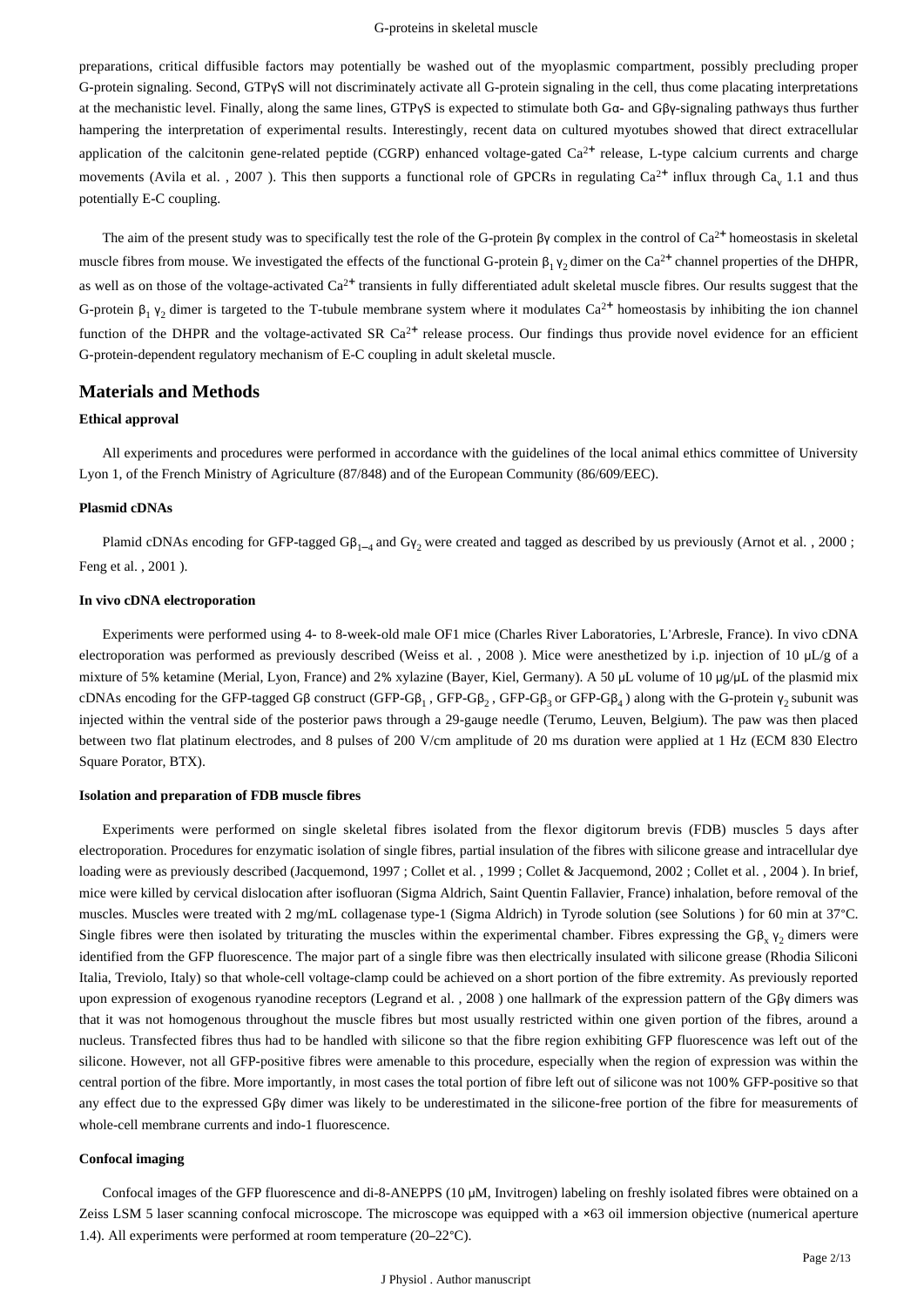## **Electrophysiology**

An RK-400 patch-clamp amplifier (Bio-logic, Claix, France) was used in whole-cell configuration. Command voltage pulse generation and data acquisition were done using WinWCP software (freely provided by Dr. Dempster, University of Strathclyde, Glasgow, Scotland) driving an A/D, D/A converter (National Instruments, Austin, TX, USA). Analog compensation was systematically used to decrease the effective series resistance. Voltage-clamp was performed with a microelectrode filled with an internal-like solution (see Solutions ) of 1–3 M $\Omega$  resistance. The tip of the microelectrode was inserted through the silicone within the insulated part of the fibre. Membrane depolarization were applied every 30 sec from a holding command potential of −80 mV. A 30 sec pulse interval allows the total recovery of DHPRs from the inactivated state (Collet et al., 2003).

#### **Measurement of calcium currents**

Voltage-activated  $Ca^{2+}$  currents were recorded in response to 1-sec-long depolarizing steps to various potentials. The linear leak component of the current was removed by subtracting the adequately scaled value of the steady current measured during a 20 mV hyperpolarizing step applied before each test pulse. The voltage-dependence of the peak  $Ca<sup>2+</sup>$  current density was fitted with the following modified Boltzman equation: I(V) = G  $_{\text{max}}$  (V – V  $_{\text{rev}}$ )/(1 + exp[(V <sub>1/2</sub> – V )/k ], with I (V) being the peak current density at the command potential V, G  $_{\text{max}}$  the maximum conductance, V  $_{\text{rev}}$  the reverse potential, V  $_{1/2}$  the half-activation potential and k the steepness factor. The voltage-dependence of the whole-cell Ca<sup>2+</sup> conductance was calculated using the following modified Boltzman equation: G(V) = G<sub>max</sub>/(1) + exp( $-(V - V_{1/2})/k$ )), with G(V) being the Ca<sup>2+</sup> conductance at the command potential V.

# Ca<sup>2+</sup> transients measurements using indo-1

Prior to voltage-clamp, the indo-1 dye, diluted at a concentration of 0.2 mM in an intracellular-like solution (see Solutions), was dialyzed into the fibre cytoplasm with the microelectrode solution inserted through the silicone, within the insulated part of the fibre. In order to ease intracellular dialysis, the electrode tip was crushed within the silicon-insulated portion of the fibre by pushing it back and forth a few times towards the bottom of the chamber. Intracellular equilibration of the solution was allowed for a period of 30 min before initiating measurements. Indo-1 fluorescence was measured on an inverted Nikon Diaphot epifluorescence microscope equipped with a commercial optical system, allowing the simultaneous detection of fluorescence at 405 nm (F<sub>405</sub>) and 485 nm (F<sub>485</sub>) by two photomultipliers (IonOptix, Milton, MA, USA) upon 360-nm excitation. Background fluorescence at both emission wavelengths was measured next to each fibre tested and was then subtracted from all measurements.

# Calibration of the indo-1 response and  ${[Ca^{2+}]}_{intra}$  calculation

The standard ratio method was used with the parameters:  $R = F_{405}/F_{485}$ , with  $R_{min}$ ,  $R_{max}$ ,  $K_D$  and  $\beta$  having their usual definitions. Results were either expressed in terms of indo-1 % saturation or in actual free  $Ca^{2+}$  concentration (for details of calculation see ( Jacquemond, 1997 ; Csernoch et al., 1998 )). In vivo values for R  $_{\text{min}}$ , R  $_{\text{max}}$  and β were measured using procedures previously described ( Collet et al., 1999; Collet & Jacquemond, 2002). Corresponding mean values were  $0.239 \pm 0.004$  (n=9), 1.783  $\pm 0.028$  (n=9) and 2.128  $\pm$ 0.014 (n=13), respectively. No correction was made for indo-1-Ca<sup>2+</sup> binding and dissociation kinetics. As a consequence, the calculated Ca <sup>2+</sup> transients do not scrupulously reflect the true time course of change in free calcium. This, however, will not influence any of the conclusions from the present study (for details, see (Jacquemond, 1997)).

## **Solutions**

The intracellular-like solution contained (in mM): 120 potassium glutamate, 5 Na, -ATP, 5 Na, -phosphocreatine, 5.5 MgCl, 5 D-glucose and 5 HEPES adjusted to pH 7.2 with KOH. The standard extracellular solution contained (in mM): 140 TEA-methanesulphonate, 2.5 CaCl<sub>2</sub>, 2 MgCl<sub>2</sub>, 0.002 TTX and 10 HEPES adjusted to pH 7.2. For measurement of the slow Ca<sup>2+</sup> current, the extracellular solution contained also 1 mM 4-aminopyridine and 5 CaCl<sub>2</sub>, and fibres were incubated with 0.1 mM EGTA-AM during 30 min before starting the experiment. The Tyrode solution contained (in mM): 140 NaCl, 5 KCl, 2.5 CaCl, 2 MgCl, and 10 HEPES adjusted to pH 7.2 with NaOH.

## **Statistics**

Least-squares fits were performed using a Marquardt-Levenberg algorithm routine included in Microcal Origin (OriginLab, Northampton, MA, USA). Data values are presented as mean  $\pm$  S.E.M. for n fibres tested, where n is specified in Results . Statistical significance was determined using Student's t test: \*,  $p<0.05$ ; \*\*,  $p<0.01$ ; \*\*\*,  $p<0.001$ ; NS, statistically not different.

# **Results**

**In vivo expression of the GFP-tagged G-protein**  $β_1 γ_2$  **dimer in adult mouse skeletal muscle fibres**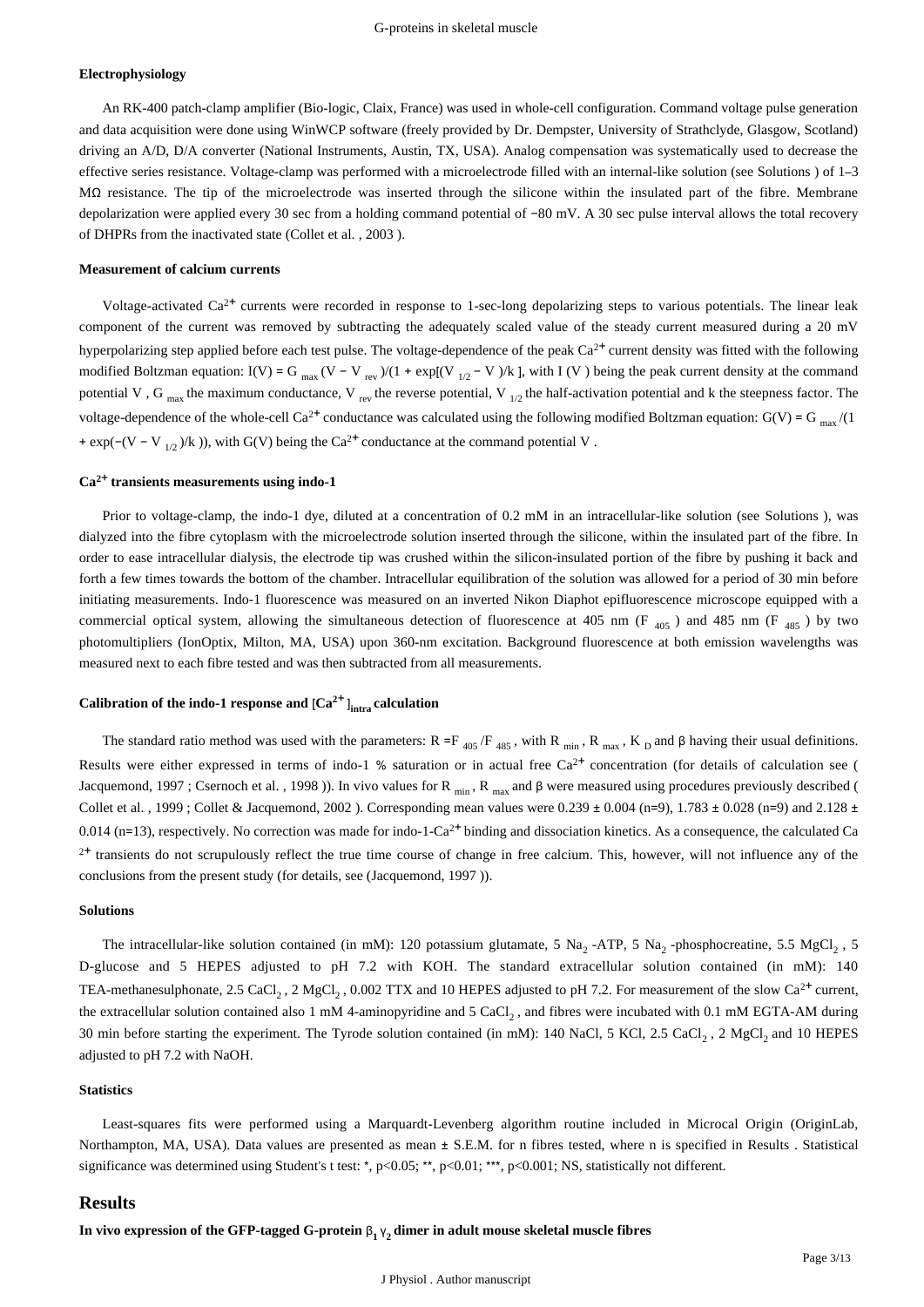Under the conditions of fibre electroporation used in this study (for details see Materials and Methods ), a restricted number of fibers (typically 10 to 20) were found to express the G-protein  $\beta_1$ -GFP $\gamma_2$  dimer out of the total population of fibres isolated from one given transfected FDB muscle. Fig. 1 shows an example of the typical expression pattern of the GFP-Gβ<sub>1</sub>  $γ_2$  dimer observed under confocal microscopy. The GFP-G $\beta_1$   $\gamma_2$  dimer yielded a repetitive double-row pattern perpendicular to the longitudinal axis of the fibre, consistent with the T-tubule membrane system. This was confirmed by the strong co-localization of the GFP fluorescence with the di-8-ANNEPS membrane straining (Fig. 1C–D). These observations indicate the proper localization of the G-protein  $\beta_1 \gamma_2$  dimer with regard to the excitation-contraction coupling machinery (Tanaka et al., 2000).

#### **In vivo expression of the GFP-tagged G-protein**  $β_1 γ_2$  **dimer reduces L-type calcium current density**

To investigate the effect of G-protein  $\beta_1 \gamma_2$  dimer on the ionic properties of the Ca<sub>v</sub> 1.1 calcium channel, L-type calcium currents were recorded in G-protein  $\beta_1$   $\gamma_2$  dimer-expressing fibres. Representative Ca<sup>2+</sup> current traces recorded in response to 1 sec long depolarizing steps to values ranging between −50 mV and +80 mV, from a holding potential of −80 mV, are shown in Fig. 2A in a control fibre (left panel) and in a  $G\beta_1 \gamma_2$  dimer-expressing fibre (right panel). Control fibres were GFP-negative fibres issued from the same muscles. Fig. 2B shows the mean peak Ca<sup>2+</sup> current density as a function of membrane voltage for control (filled circle) and G $\beta_1$   $\gamma_2$  dimer-expressing fibres (open circle). The L-type Ca<sup>2+</sup> current density was significantly reduced in fibres expressing the G $\beta_1 \gamma_2$  dimer. For instance, in response to a depolarizing pulse to +10 mV, the mean peak Ca<sup>2+</sup> current density was decreased by 40% (p = 0.0004) in G $\beta_1 \gamma_2$ -expressing fibres (-5.9 ± 1.1 A/F, n =6) compared to control fibres (-9.8  $\pm$  0.4 A/F, n = 25). The voltage-dependence of the L-type Ca<sup>2+</sup> current activation was also determined in control and in G $\beta_1 \gamma_2$ -expressing fibres (Fig. 2B, inset). The mean half-activation potential remained unaltered (p =0.26) in  $G\beta_1\gamma_2$  -expressing fibres (-2.3 ± 2.8 mV, n = 6) compared to control fibres (-5.0 ± 0.9 mV, n = 25). The mean corresponding conductance versus membrane potential relationships are presented in Fig. 2C for control fibres (filled circles) and  $Gβ_1 γ_2$ -expressing fibres (open circles). The maximal conductance (Fig. 2C, inset) was reduced by 35% ( $p = 0.001$ ) in G $\beta_1 \gamma_2$ -expressing fibres (103  $\pm$  11 S/F, n = 6) as compared to control fibres (159 ± 7 S/F, n = 25). Electroporation itself had no effect on the L-type Ca<sup>2+</sup> current density (data not shown). We also tested the capability of other G-protein  $\beta$  subunit isoforms to modulate L-type Ca<sup>2+</sup> currents. Representative current traces from fibres expressing Gβ<sub>2</sub> γ<sub>2</sub> (top panel), Gβ<sub>3</sub> γ<sub>2</sub> (middle panel) and Gβ<sub>4</sub> γ<sub>2</sub> (bottom panel) are shown in Fig. 3. Corresponding mean values for peak  $Ca<sup>2+</sup>$  current densities and conductances as a function of membrane potential are shown in Fig. 3B and 3C, respectively. No significant alteration of these parameters was observed. For instance, neither the mean half-activation potential of the L-type  $Ca^{2+}$  current, nor the maximal conductance was changed. Taken together, these data demonstrate that the L-type  $Ca^{2+}$  current is specifically altered by the G-protein  $\beta_1 \gamma_2$  dimer in adult skeletal muscle fibres.

# **Expression of the G-protein**  $β_1 γ_2$  **dimer slows down activation and inactivation kinetics of the L-type calcium current**

To further investigate the functional impact of G-protein  $\beta_1 \gamma_2$  expression on the Ca<sub>v</sub> 1.1 channel, the kinetics of L-type Ca<sup>2+</sup> currents were analyzed in control and  $G\beta_1\gamma_2$ -expressing fibres. Fig. 4A shows normalized Ca<sup>2+</sup> current traces obtained in response to 1 sec long depolarizing steps to +10 mV (left panel) and +30 mV (right panel) from a holding potential of -80 mV, in a control fibre (top panel) and in a  $G\beta_1 \gamma_2$ -expressing fibre (bottom panel). We found that the Ca<sup>2+</sup> current activation was slowed in fibres expressing the  $G\beta_1 \gamma_2$  dimer as evidenced by larger time-to-peak values, which was particularly pronounced at the lowest voltage tested (Fig. 4B ). For instance, in response to a depolarizing step to +10 mV, the time-to-peak of the Ca<sup>2+</sup> current recorded from Gβ<sub>1</sub>  $y_2$ -expressing fibres was, on average, 1.5-fold greater than in control fibres (205  $\pm$  30 ms, n = 6, versus  $137 \pm 6$  ms, n = 25, respectively, p = 0.001). This slowing remained significant for depolarizing steps levels up to  $+40$  mV. The time course of Ca<sup>2+</sup> current inactivation was determined by fitting the inactivating phase of the current by a single exponential function (Fig. 4A, bold lines). Mean corresponding values for the time constant ( $\tau$ ) are presented in Fig. 4C for control (filled circles) and  $G\beta_1 \gamma_2$ -expressing fibres (open circles). As shown in the figure, in response to a depolarizing step to +10 mV, the time constant of Ca<sup>2+</sup> current inactivation in G $\beta_1$   $\gamma_2$ -expressing fibres was, on average, 1.7-fold greater than in control fibres (262 ± 46 ms, n = 6, versus  $156 \pm 12$  ms, n = 25, p = 0.003). This slowing remained significant for depolarizing steps levels up to  $+30$  mV.

# **Effect of a strong depolarizing prepulse on the regulation of the L-type calcium current by G-protein**  $\beta_1 \gamma_2$  **dimer**

It is well known that application of strong depolarizing prepulses under direct G-protein regulation of voltage-gated  $Ca^{2+}$  channels produces either a current facilitation, and/or a change in kinetics of the Ca<sup>2+</sup> current (Scott & Dolphin, 1990; Ikeda, 1991). Representative  $Ca^{2+}$  current traces in response to a 1 sec long depolarizing step to +20 mV from a holding potential of -80 mV, before (P1) and after (P2) a strong 100 ms long depolarizing prepulse to +100 mV are shown in Fig. 5A in a control fibre (left panel) and in a G $\beta_1 \gamma_2$ -expressing fibre (right panel). The normalized peak  $Ca^{2+}$  current amplitude recorded before and after the depolarizing prepulse (P2/P1) was plotted as a function of the duration of the prepulse in control (filled circles, n = 13) and G $\beta_1 \gamma_2$ -expressing fibres (open circles, n = 6) (Fig. 5B). As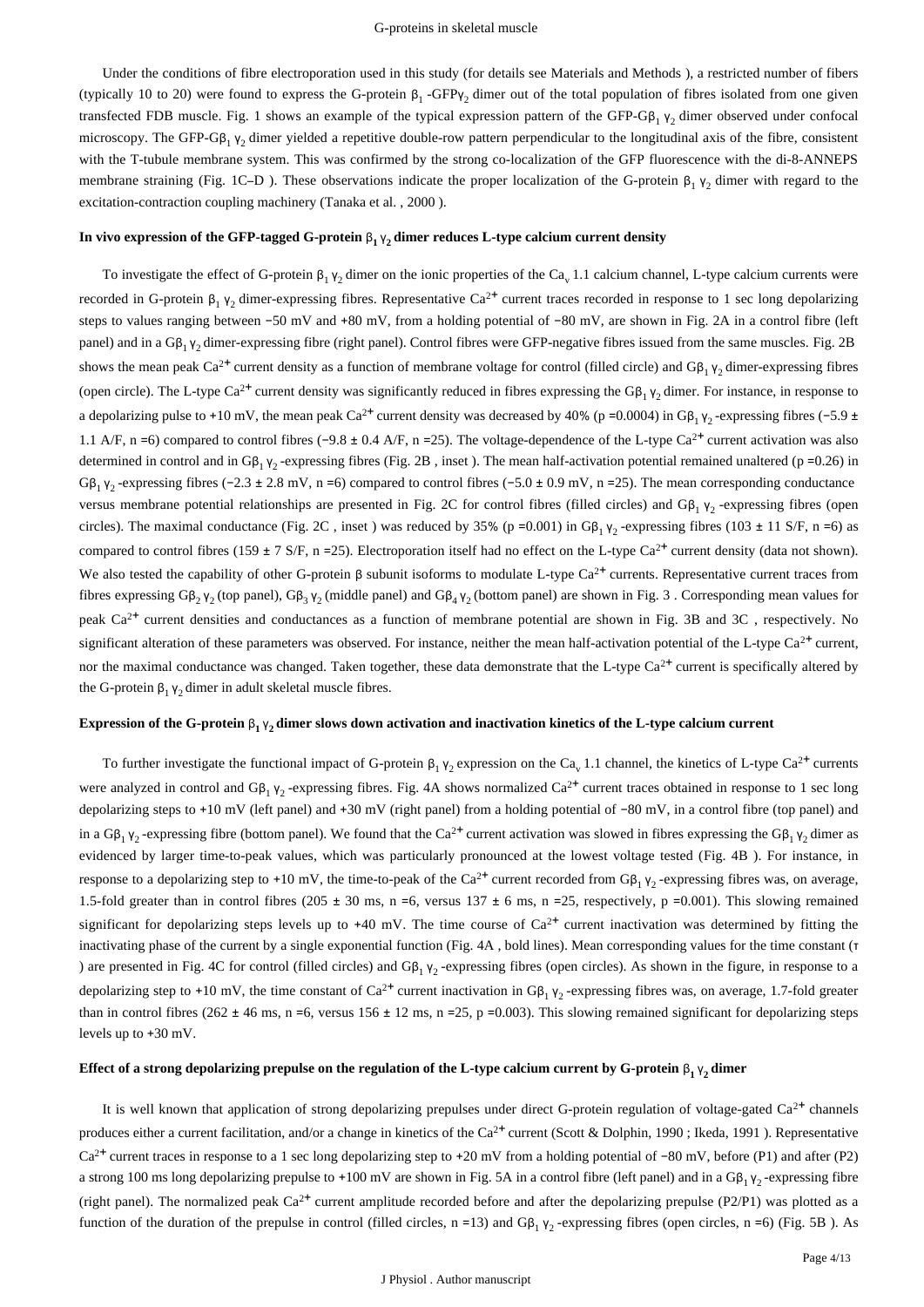shown in the figure, there was either no prepulse-induced current recovery from G-protein inhibition or the effect was sufficiently small to be masked by the inactivation of the  $Ca^{2+}$  current induced by the depolarizing prepulse. The time-to-peak of the current plotted as a function of the duration of the depolarizing prepulse is shown in Fig. 5C. A clear convergence of the values recorded in G $\beta_1$   $\gamma_2$ -expressing fibres towards the values recorded in control fibres is observed. Interestingly, the corresponding mean values of the shift in current time-to-peak between control fibres and G $\beta_1 \gamma_2$  expressing fibres clearly indicates a recovery from the process of G $\beta_1 \gamma_2$ -induced slowing of Ca<sup>2+</sup> current activation (Fig. 5D). This suggests that the effect of the G-protein  $\beta_1$   $\gamma_2$  dimer on the L-type Ca2+ current could occur, at least partially, via the binding of the  $G\beta_1 \gamma_2$  dimer to the Ca<sub>v</sub> 1.1 subunit.

# G-protein  $β_1 γ_2$  dimer expression alters voltage-activated calcium transients

In order to further investigate the possible functional role of G-proteins in the control of excitation-contraction coupling and, from a more general point of view, in the control of intracellular Ca<sup>2+</sup> homeostasis, Ca<sup>2+</sup> transients were recorded in control and G $\beta_1$   $\gamma_2$ -expressing fibres under voltage-clamp conditions. Representative indo-1 saturation traces from a control (left panel) and from a  $G\beta_1 \gamma_2$ -expressing fibre (left panel), in response to successive depolarizing pulses of 5, 10, 20, 50 and 100 ms duration to +10 mV from a holding potential of -80 mV are shown in Fig. 6A. Corresponding [Ca<sup>2+</sup>] traces calculated from the indo-1 signals are shown in Fig. 6B. Obviously, the amplitude of the Ca<sup>2+</sup> transients was dramatically diminished in the G $\beta_1 \gamma_2$ -expressing fibre. Fig. 6C–F show mean values from that series of measurements for resting  $[Ca^{2+}]$ , peak  $Δ[Ca^{2+}]$ , time constant (τ) of  $[Ca^{2+}]$  decay and final  $Δ[Ca^{2+}]$  in control (filled circle, n =10) and  $G\beta_1 \gamma_2$ -expressing fibres (open circle, n =6). Measurements were performed on individual [Ca<sup>2+</sup>] traces calculated from each fibre. The time constant of decay was obtained from fitting a single exponential plus constant function to the  $[Ca<sup>2+</sup>]$  decline. In response to a depolarizing step of 20 ms long duration, the mean peak  $Δ[Ca<sup>2+</sup>]$  was 43% less (p = 0.0003) in Gβ<sub>1</sub> γ<sub>2</sub> -expressing fibres (0.63  $\pm$  0.10 μM, n = 6) than in control ones (1.11  $\pm$  0.05 μM, n = 10). No significant differences in any of the other parameters (resting [Ca<sup>2+</sup>], time constant (τ) of [Ca<sup>2+</sup>] decay and final  $Δ[Ca<sup>2+</sup>]$ ) were detected between control and Gβ<sub>1</sub> γ<sub>2</sub> -expressing fibres. Taken together, these results indicate that expression of the G-protein  $\beta_1 \gamma_2$  dimer dramatically alters voltage-induced Ca<sup>2+</sup> release without affecting the ability of the cells to regulate the  $Ca^{2+}$  concentration at rest.

## **Discussion**

We demonstrate that expression of the G-protein  $\beta_1 \gamma_2$  dimer in intact adult mammalian skeletal muscle fibres alters both the Ca<sup>2+</sup> channel function of the DHPR and the process of voltage-activated Ca<sup>2+</sup> release from the SR. These effects are specific of the G $\beta_1$  isoform as no alteration was observed when the G $\beta_2$   $\gamma_2$ , G $\beta_3$   $\gamma_2$  or G $\beta_4$   $\gamma_2$  dimers were expressed. This subtype selectivity strongly argues against a transfection artifact and supports the ability of  $Ca<sub>v</sub> 1.1$  channels to undergo G-protein inhibition. The in vivo expression of the G-protein  $\beta_1$  $y_2$  dimer in adult mouse muscle was successful and yielded a very distinct subcellular pattern consistent with a specific localization of the dimer in the T-tubule membrane system. This observation nicely fits with previous biochemical studies showing the presence of the G-protein β subunits in T-tubule membrane preparations purified from rabbit skeletal muscle (Toutant et al., 1988), as well as with immunostaining of endogenous G-protein β subunits, also in rabbit skeletal muscle (Toutant et al., 1990).

# **Possible mechanism of G-protein**  $\beta_1 \gamma_2$  **modulation of the L-type Ca<sup>2+</sup> current**

Previous studies aiming at exploring the role of G-proteins on E-C coupling in adult muscle used GTPyS on either skinned skeletal muscle fibre preparations (Di Virgilio et al., 1986; Lamb & Stephenson, 1991; Somasundaram et al., 1991) or vaseline-gap voltage-clamped cut fibres (Garcia et al., 1990), which provided controversial results. As detailed earlier, the use of GTPγS under such conditions is a somewhat limiting strategy. In this context, the in vivo expression of exogenous functional G-protein  $\beta_1$   $\gamma_2$  dimer in intact fully differentiated muscle fibres provides a more defined and specific approach. In particular, it should bypass the possible consequences of activation of multiple endogenous G-protein signaling pathways.

On average,  $Gβ_1 γ_2$  positive fibres yielded a decrease in Ca<sup>2+</sup> current amplitude corresponding to a 35% drop in peak conductance. This is a very substantial alteration, especially considering that it is likely to be heavily underestimated because of the local expression of the G  $β<sub>1</sub> γ<sub>2</sub>$  dimer within the whole-cell voltage-clamped portion of fibre (see Methods ). The G-protein βγ dimer is known to directly regulate neuronal voltage-gated Ca<sup>2+</sup> channels (Ca<sub>y</sub> 2.1, Ca<sub>y</sub> 2.2 and Ca<sub>y</sub> 2.3) (for review see (De Waard et al., 2005; Tedford & Zamponi, 2006)) through direct binding of the Gβγ dimer onto various structural elements of the Ca<sub>v</sub> 2.x subunit. Those include the loop linking transmembrane domains I and II (De Waard et al., 1997; Zamponi et al., 1997), the amino-terminal (Agler et al., 2005) and possibly the carboxy-terminal domain ( $Q$ in et al., 1997).

Present results showing a prepulse dependent reversal of some of the kinetic effects strongly suggest that Ca<sub>v</sub> 1.1 L-type channels can also be directly regulated by G-proteins, although we do not presently have biochemical evidence to demonstrate a protein-protein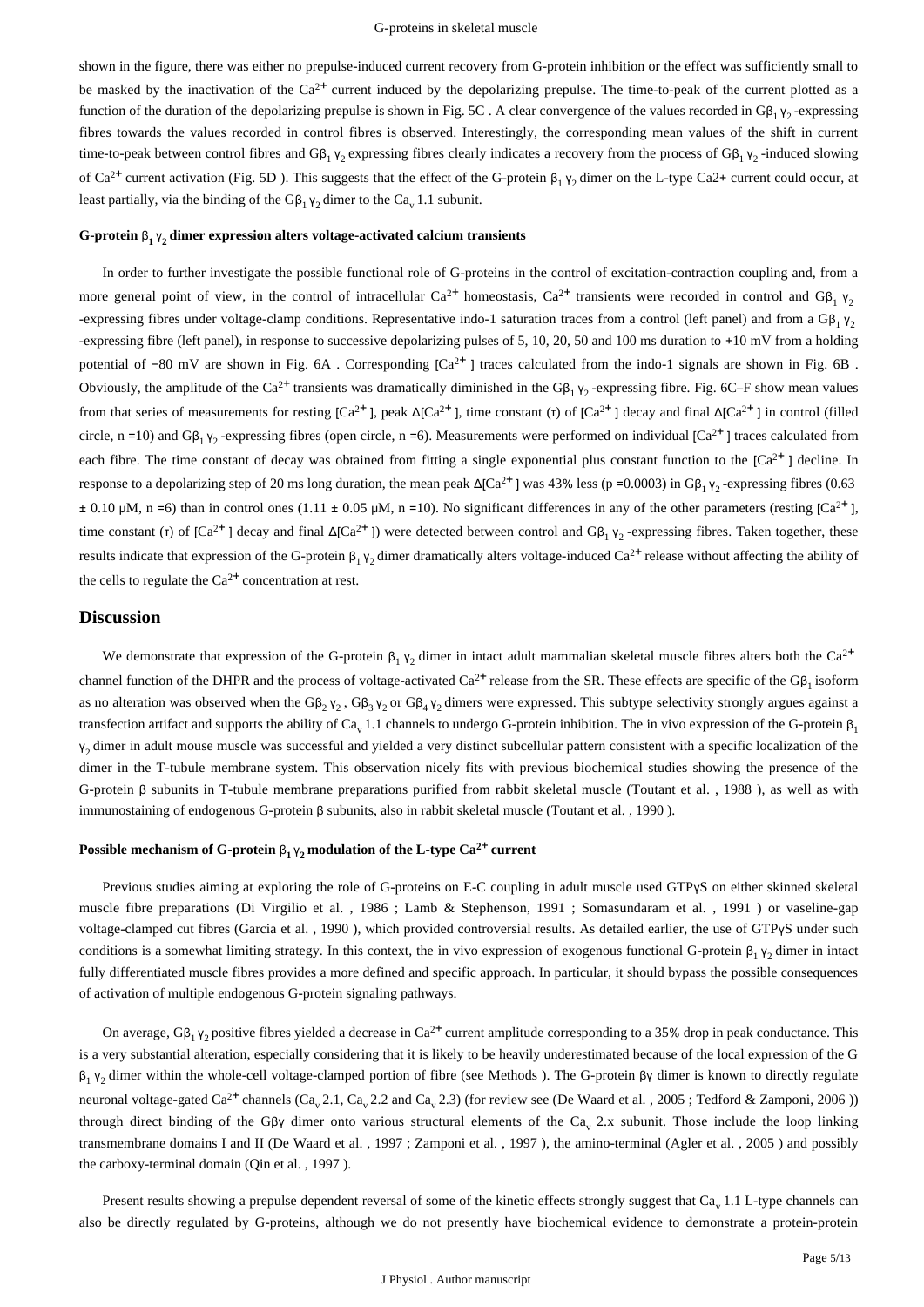interaction. It was initially thought that  $Ca<sub>v</sub>$  1.x channels are not subject to direct G-protein regulation because they lack the G $\beta\gamma$  binding QXXER domain present in the I-II loop of Ca<sub>v</sub> 2.x channels and absent in Ca<sub>v</sub> 1.x channels. However, more recently, it was demonstrated that the Ca<sub>v</sub> 1.2 channel is sensitive to G-protein inhibition through a direct binding of the G $\beta\gamma$  dimer onto the amino- and carboxy-terminal domains of the channel (Ivanina et al.  $1, 2000$ ).

The so far limited amount of evidence concerning G-protein regulation of  $Ca<sub>v</sub> 1.1$  L-type channels is likely related to difficulty in heterologous expression of  $Ca<sub>v</sub> 1.1$  channels. Here, the fully differentiated skeletal muscle fibre preparation allowed detailed investigation of the role of the G-protein  $\beta\gamma$  dimer on the Ca<sub>v</sub> 1.1 channel activity. Although we cannot totally exclude that over-expression of G $\beta_1 \gamma_2$ may have activated another signal transduction pathway to modulate Ca. 1.1 activity, several considerations argue against such mechanism. First, the effect is specific as only the G-protein  $\beta_1$  subunit modulated channel activity. This is reminiscent of data obtained with the Ca<sub>v</sub> 3.2 T-type channel which was shown to be solely mediated by the G-protein  $\beta_2$  subunit, with other G $\beta$  subunits being ineffective (Wolfe et al., 2003; DePuy et al., 2006). Second, the slowing of activation and inactivation kinetics of L-type Ca<sup>2+</sup> currents in G $\beta_1$   $\gamma_2$ -expressing fibres, and its reversal by a depolarizing prepulse fits with the idea of direct G-protein regulation (Marchetti et al., 1986 ; Scott & Dolphin, 1990 ; Ikeda, 1991 ; Zamponi, 2001 ). Finally, previous biochemical studies suggested that the G-protein β subunit associates with the DHPR, although the molecular determinants involved in this interaction remained unidentified (Hamilton et al. , 1991 ). Altogether, we favor the idea of a direct G-protein regulation of the DHPR Ca<sup>2+</sup> channel activity.

#### **Possible mechanism of G-protein**  $\beta_1 \gamma_2$  **modulation of the excitation-contraction coupling**

Functional coupling between the DHPR and RyR1 occurs through direct or indirect interactions of possibly several cytosolic determinants of Ca<sub>v</sub> 1.1 with RyR1 (for recent review see (Bannister, 2007)). Among them the II-III loop is established to play a key role in E-C coupling (Tanabe et al., 1990; Lu et al., 1994) and alteration of the corresponding interaction alters both the L-type  $Ca^{2+}$  current density and the amplitude of the voltage-activated  $Ca^{2+}$  transient (Bannister et al., 2009). Other structural determinants of the Ca<sub>y</sub> 1.1 subunit postulated to be involved in the regulation of E-C coupling include the I-II loop (via the voltage-gated Ca<sup>2+</sup> channel  $\beta_{1a}$  subunit ( Gregg et al., 1996; Strube et al., 1996), the carboxy-terminal domain (Slavik et al., 1997; Sencer et al., 2001) and, although likely less critical, the III-IV loop (Leong & MacLennan, 1998; Weiss et al., 2004). As there is no evidence of G-protein βγ dimer interaction with RyR1, the inhibition of voltage-activated Ca<sup>2+</sup> release observed in the Gβ<sub>1</sub> γ<sub>2</sub>-expressing fibres is probably not the consequence of a direct regulation of RyR1, but may instead be mediated by the binding of the dimer to the  $Ca<sub>v</sub> 1.1$  subunit. Moreover, our observation that the expression of G-protein  $\beta_1 \gamma_2$  dimer alters both the L-type Ca<sup>2+</sup> current and the voltage-activated Ca<sup>2+</sup> release is suggestive of a common regulation mechanism. It is well known that the interaction of the II-III loop of the Ca<sub>v</sub> 1.1 subunit with RyR1 is responsible of a bidirectional coupling: i) an orthograde coupling characterized by a voltage-induced  $Ca^{2+}$  release via RyR1, and ii) a retrograde coupling manifested by an increase of the L-type Ca<sup>2+</sup> current via the DHPR (Grabner et al., 1999). Hence, it is tempting to propose that G-protein  $\beta_1$   $\gamma_2$  dimer may control simultaneously the L-type Ca<sup>2+</sup> current and the voltage-activated Ca<sup>2+</sup> release by modulating the bidirectional coupling between the DHPR and RyR1.

#### **Potential physiological consequences of**  $G_{\beta_1} \gamma_2$  **modulation of**  $Ca_y 1.1$

Our data raise the intriguing possibility that the G $\beta_1$   $\gamma_2$ -mediated inhibition of E-C coupling revealed here could be triggered by the activation of specific GPCRs that are coupled selectively to  $G\beta_1$   $\gamma_2$ . Many GPCRs are expressed or presumably expressed in skeletal muscle, with some of them being devoid of known agonists (Jean-Baptiste et al., 2005). Hence, identification of GPCRs involved in G-protein-mediated inhibition of E-C coupling, and of their respective extracellular agonists represents an important challenge. Finally, a functional association of G-protein βγ dimer with the dystrophin glycoprotein complex (DGC) was shown to be present in skeletal muscle (Xiong et al., 2009). One then could raise the possibility that disruption of the DGC in muscular dystrophies (for review see (Durbeej  $\&$ Campbell, 2002 )) may release free Gβγ dimer which in turn could alter  $Ca^{2+}$  homeostasis and excitation-contraction coupling and contribute to muscle diseases.

Overall, our data constitute the first description of Ca<sub>v</sub> 1.1 modulation by G-protein βγ subunits. While further work will be required to ascertain its consequences for E-C coupling, the direct modulation of  $Ca<sub>v</sub> 1.1$  by this pathway may provide a previously unrecognized means of regulating muscle physiology.

# **Ackowledgements:**

This work was supported by grants from the Centre National de la Recherche Scientifique (CNRS), University Lyon 1 and the Canadian Institutes of Health Research. GWZ is a Canada Research Chair and Scientist of the Alberta Heritage Foundation for Medical research.

#### **References:**

• Agler HL, Evans J, Tay LH, Anderson MJ, Colecraft HM, Yue DT, 2005; G protein-gated inhibitory module of N-type (ca(v)2.2) ca2+ channels. Neuron . 46: 891 - 904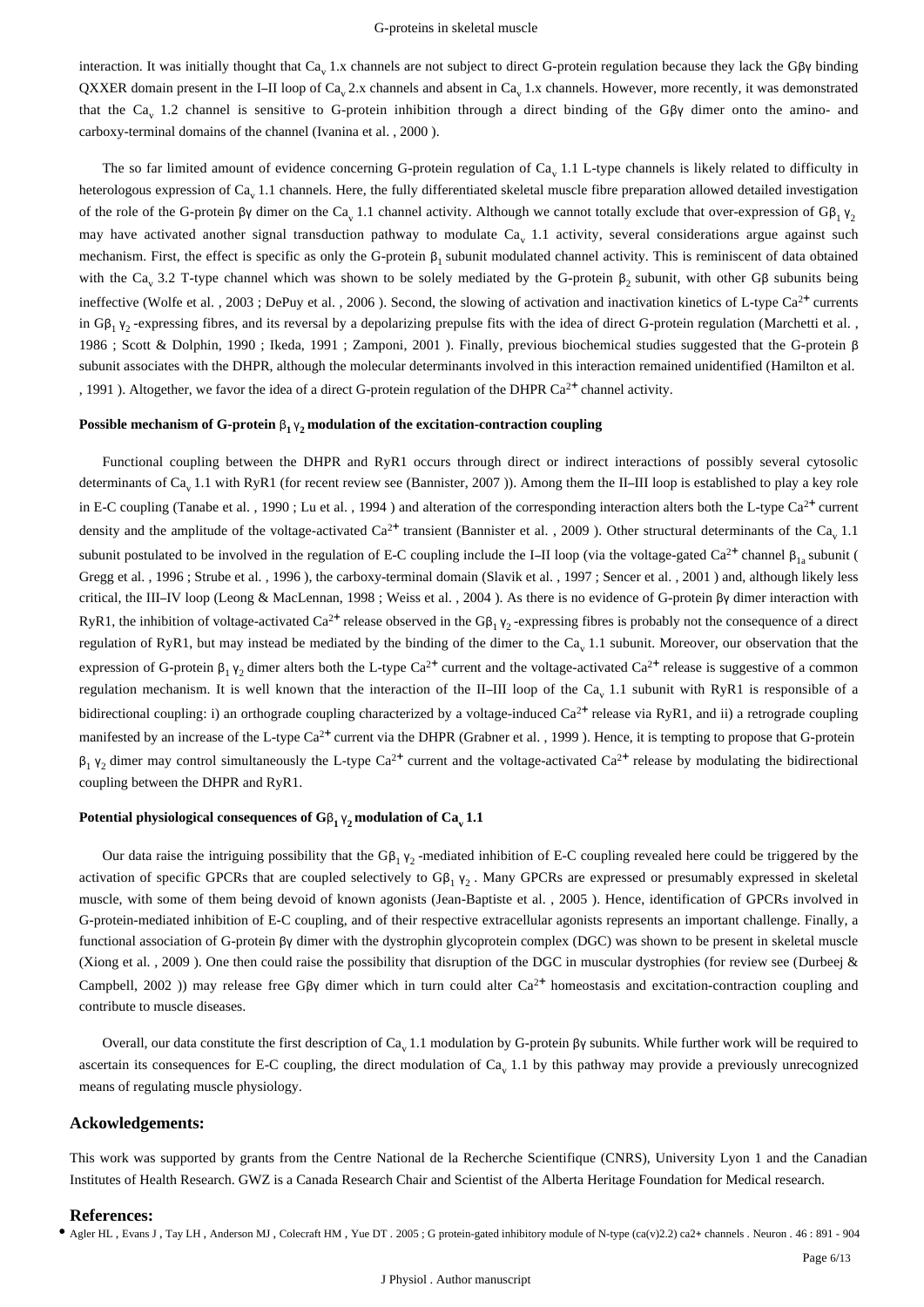- Arnot MI , Stotz SC , Jarvis SE , Zamponi GW . 2000 ; Differential modulation of N-type 1B and P/Q -type 1A calcium channels by different G protein subunit isoforms . The Journal of physiology . 527 : (Pt 2 ) 203 - 212
- Avila G, Aguilar CI, Ramos-Mondragon R. 2007; Sustained CGRP1 receptor stimulation modulates development of EC coupling by cAMP/PKA signalling pathway in mouse skeletal myotubes . The Journal of physiology . 584 : 47 - 57
- Bannister RA . 2007 ; Bridging the myoplasmic gap: recent developments in skeletal muscle excitation-contraction coupling . J Muscle Res Cell Motil . 28 : 275 283
- Bannister RA , Papadopoulos S , Haarmann CS , Beam KG . 2009 ; Effects of inserting fluorescent proteins into the alpha1S II-III loop: insights into excitation-contraction coupling . The Journal of general physiology . 134 : 35 - 51
- Collet C , Allard B , Tourneur Y , Jacquemond V . 1999 ; Intracellular calcium signals measured with indo-1 in isolated skeletal muscle fibres from control and mdx mice . The Journal of physiology . 520 : (Pt 2 ) 417 - 429
- Collet C, Csernoch L, Jacquemond V. 2003; Intramembrane charge movement and L-type calcium current in skeletal muscle fibers isolated from control and mdx mice. Biophysical journal . 84 : 251 - 265
- Collet C, Jacquemond V . 2002; Sustained release of calcium elicited by membrane depolarization in ryanodine-injected mouse skeletal muscle fibers . Biophysical journal . 82 : 1509 - 1523
- Collet C, Pouvreau S, Csernoch L, Allard B, Jacquemond V. 2004; Calcium signaling in isolated skeletal muscle fibers investigated under "Silicone Voltage-Clamp" conditions . Cell biochemistry and biophysics . 40 : 225 - 236
- Csernoch L, Bernengo JC, Szentesi P, Jacquemond V, 1998; Measurements of intracellular Mg2+ concentration in mouse skeletal muscle fibers with the fluorescent indicator mag-indo-1 . Biophysical journal . 75 : 957 - 967
- De Waard M , Hering J , Weiss N , Feltz A . 2005 ; How do G proteins directly control neuronal Ca2 channel function? + . Trends in pharmacological sciences . 26 : 427 436
- De Waard M, Liu H, Walker D, Scott VE, Gurnett CA, Campbell KP . 1997; Direct binding of G-protein betagamma complex to voltage-dependent calcium channels . Nature . 385 : 446 - 450
- $\bullet$  DePuy SD, Yao J, Hu C, McIntire W, Bidaud I, Lory P, Rastinejad F, Gonzalez C, Garrison JC, Barrett PQ. 2006; The molecular basis for T-type Ca2+ channel inhibition by G protein beta2gamma2 subunits . Proceedings of the National Academy of Sciences of the United States of America . 103 : 14590 - 14595
- $\bullet$  Di Virgilio F , Salviati G , Pozzan T , Volpe P . 1986 ; Is a guanine nucleotide-binding protein involved in excitation-contraction coupling in skeletal muscle? . EMBO J . 5 : 259 - 262
- Dulhunty AF . 2006 ; Excitation-contraction coupling from the 1950s into the new millennium . Clin Exp Pharmacol Physiol . 33 : 763 772
- \* Durbeej M , Campbell KP . 2002 ; Muscular dystrophies involving the dystrophin-glycoprotein complex: an overview of current mouse models . Curr Opin Genet Dev . 12 : 349 - 361
- Feng ZP , Arnot MI , Doering CJ , Zamponi GW . 2001 ; Calcium channel beta subunits differentially regulate the inhibition of N-type channels by individual Gbeta isoforms . The Journal of biological chemistry . 276 : 45051 - 45058
- · Garcia J, Gamboa-Aldeco R, Stefani E. 1990; Charge movement and calcium currents in skeletal muscle fibers are enhanced by GTP gamma S. Pflugers Arch. 417: 114 -116
- $\bullet$  Grabner M , Dirksen RT , Suda N , Beam KG . 1999 ; The II-III loop of the skeletal muscle dihydropyridine receptor is responsible for the Bi-directional coupling with the ryanodine receptor . The Journal of biological chemistry . 274 : 21913 - 21919
- Gregg RG , Messing A , Strube C , Beurg M , Moss R , Behan M , Sukhareva M , Haynes S , Powell JA , Coronado R , Powers PA . 1996 ; Absence of the beta subunit (cchb1) of the skeletal muscle dihydropyridine receptor alters expression of the alpha 1 subunit and eliminates excitation-contraction coupling . Proceedings of the National Academy of Sciences of the United States of America . 93 : 13961 - 13966
- Hamilton SL , Codina J , Hawkes MJ , Yatani A , Sawada T , Strickland FM , Froehner SC , Spiegel AM , Toro L , Stefani E . 1991 ; Evidence for direct interaction of Gs alpha with the Ca2+ channel of skeletal muscle . The Journal of biological chemistry . 266 : 19528 - 19535
- Ikeda SR . 1991 ; Double-pulse calcium channel current facilitation in adult rat sympathetic neurones . The Journal of physiology . 439 : 181 214
- Ivanina T, Blumenstein Y, Shistik E, Barzilai R, Dascal N. 2000; Modulation of L-type Ca2+ channels by gbeta gamma and calmodulin via interactions with N and C termini of alpha 1C . The Journal of biological chemistry . 275 : 39846 - 39854
- Jacquemond V . 1997 ; Indo-1 fluorescence signals elicited by membrane depolarization in enzymatically isolated mouse skeletal muscle fibers . Biophysical journal . 73 : 920 - 928
- Jean-Baptiste G, Yang Z, Khoury C, Gaudio S, Greenwood MT. 2005; Peptide and non-peptide G-protein coupled receptors (GPCRs) in skeletal muscle . Peptides . 26 : 1528 - 1536
- Lamb GD , Stephenson DG . 1991 ; Excitation-contraction coupling in skeletal muscle fibres of rat and toad in the presence of GTP gamma S . The Journal of physiology . 444 : 65 - 84
- $\bullet$  Legrand C, Giacomello E, Berthier C, Allard B, Sorrentino V, Jacquemond V. 2008; Spontaneous and voltage-activated Ca2+ release in adult mouse skeletal muscle fibres expressing the type 3 ryanodine receptor . The Journal of physiology . 586 : 441 - 457
- Leong P , MacLennan DH . 1998 ; The cytoplasmic loops between domains II and III and domains III and IV in the skeletal muscle dihydropyridine receptor bind to a contiguous site in the skeletal muscle ryanodine receptor . The Journal of biological chemistry . 273 : 29958 - 29964
- Lu X, Xu L, Meissner G. 1994; Activation of the skeletal muscle calcium release channel by a cytoplasmic loop of the dihydropyridine receptor. The Journal of biological chemistry . 269 : 6511 - 6516
- Marchetti C , Carbone E , Lux HD . 1986 ; Effects of dopamine and noradrenaline on Ca channels of cultured sensory and sympathetic neurons of chick . Pflugers Arch . 406 : 104 - 111
- McCudden CR , Hains MD , Kimple RJ , Siderovski DP , Willard FS . 2005 ; G-protein signaling: back to the future . Cell Mol Life Sci . 62 : 551 577
- Milligan G , Kostenis E . 2006 ; Heterotrimeric G-proteins: a short history . Br J Pharmacol . 147 : (Suppl 1 ) S46 55
- Qin N, Platano D, Olcese R, Stefani E, Birnbaumer L. 1997; Direct interaction of gbetagamma with a C-terminal gbetagamma-binding domain of the Ca2+ channel alpha1 subunit is responsible for channel inhibition by G protein-coupled receptors . Proceedings of the National Academy of Sciences of the United States of America . 94 : 8866 -8871
- Scott RH , Dolphin AC . 1990 ; Voltage-dependent modulation of rat sensory neurone calcium channel currents by G protein activation: effect of a dihydropyridine antagonist . Br J Pharmacol . 99 : 629 - 630
- Sencer S , Papineni RV , Halling DB , Pate P , Krol J , Zhang JZ , Hamilton SL . 2001 ; Coupling of RYR1 and L-type calcium channels via calmodulin binding domains . The Journal of biological chemistry . 276 : 38237 - 38241
- Slavik KJ, Wang JP, Aghdasi B, Zhang JZ, Mandel F, Malouf N, Hamilton SL. 1997; A carboxy-terminal peptide of the alpha 1-subunit of the dihydropyridine receptor inhibits  $Ca(2+)$ -release channels  $\Delta$  . Am J Physiol  $\Delta$  272 : C1475 - 1481
- Somasundaram B, Tregear RT, Trentham DR. 1991; GTP gamma S causes contraction of skinned frog skeletal muscle via the DHP-sensitive Ca2+ channels of sealed T-tubules . Pflugers Arch . 418 : 137 - 143
- Strube C, Beurg M, Powers PA, Gregg RG, Coronado R. 1996; Reduced Ca2+ current, charge movement, and absence of Ca2+ transients in skeletal muscle deficient in dihydropyridine receptor beta 1 subunit . Biophysical journal . 71 : 2531 - 2543
- Tanabe T, Beam KG, Adams BA, Niidome T, Numa S. 1990; Regions of the skeletal muscle dihydropyridine receptor critical for excitation-contraction coupling. Nature. 346 : 567 - 569
- Tanaka H, Furuya T, Kameda N, Kobayashi T, Mizusawa H. 2000; Triad proteins and intracellular Ca2+ transients during development of human skeletal muscle cells in aneural and innervated cultures . J Muscle Res Cell Motil . 21 : 507 - 526
- Tedford HW , Zamponi GW . 2006 ; Direct G protein modulation of Cav2 calcium channels . Pharmacol Rev . 58 : 837 862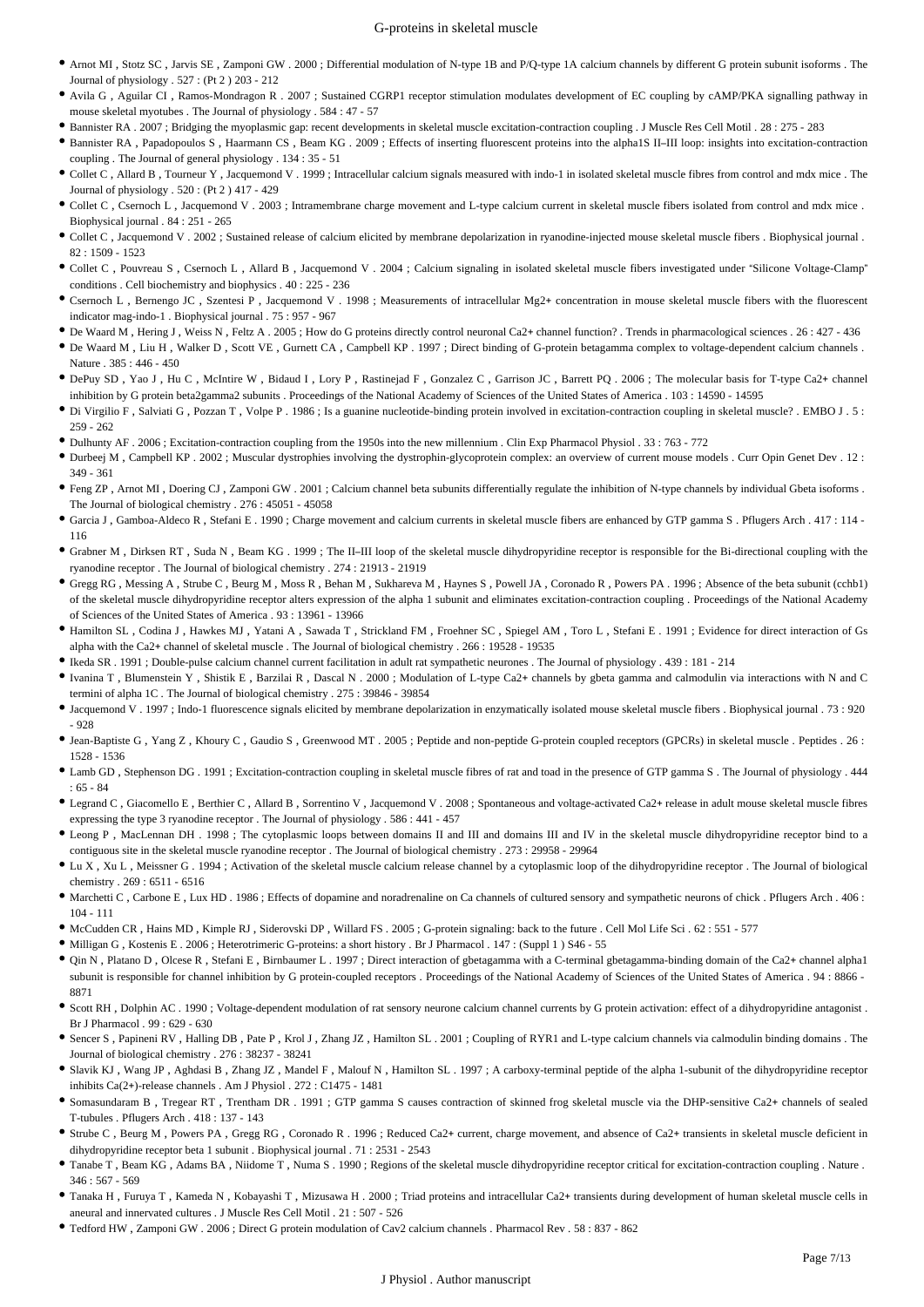- Toutant M , Barhanin J , Bockaert J , Rouot B . 1988 ; G-proteins in skeletal muscle. Evidence for a 40 kDa pertussis-toxin substrate in purified transverse tubules . The Biochemical journal . 254 : 405 - 409
- $\bullet$  Toutant M , Gabrion J , Vandaele S , Peraldi-Roux S , Barhanin J , Bockaert J , Rouot B . 1990 ; Cellular distribution and biochemical characterization of G proteins in skeletal muscle: comparative location with voltage-dependent calcium channels . EMBO J . 9 : 363 - 369
- Villaz M , Robert M , Carrier L , Beeler T , Rouot B , Toutant M , Dupont Y . 1989 ; G-protein dependent potentiation of calcium release from sarcoplasmic reticulum of skeletal muscle . Cell Signal . 1 : 493 - 506
- Weiss N , Couchoux H , Legrand C , Berthier C , Allard B , Jacquemond V . 2008 ; Expression of the muscular dystrophy-associa ted caveolin-3(P104L) mutant in adult mouse skeletal muscle specifically alters the Ca(2+) channel function of the dihydropyridine receptor . Pflugers Arch .  $457 : 361 - 375$
- Weiss RG, O'Connell KM, Flucher BE, Allen PD, Grabner M, Dirksen RT. 2004; Functional analysis of the R1086H malignant hyperthermia mutation in the DHPR reveals an unexpected influence of the III IV loop on skeletal muscle EC coupling – . Am J Physiol Cell Physiol . 287 : C1094 - 1102
- Wolfe JT , Wang H , Howard J , Garrison JC , Barrett PQ . 2003 ; T-type calcium channel regulation by specific G-protein betagamma subunits . Nature . 424 : 209 213
- Xiong Y , Zhou Y , Jarrett HW . 2009 ; Dystrophin glycoprotein complex-associated G betagamma subunits activate phosphatidylinositol-3-kinase/Akt signaling in skeletal muscle in a laminin-dependent manner . J Cell Physiol . 219 : 402 - 414
- Zamponi GW . 2001 ; Determinants of G protein inhibition of presynaptic calcium channels . Cell biochemistry and biophysics . 34 : 79 94
- Zamponi GW, Bourinet E, Nelson D, Nargeot J, Snutch TP. 1997; Crosstalk between G proteins and protein kinase C mediated by the calcium channel alpha1 subunit. Nature . 385 : 442 - 446

# **Fig. 1**

Expression of the GFP-tagged G $\beta_1 \gamma_2$  dimer in adult muscle fibres. (A) Confocal images of the GFP fluorescence from a fibre freshly isolated from a muscle transfected with the cDNAs coding for the GFP-Gβ<sub>1</sub> fusion protein along with the Gγ<sub>2</sub> subunit. (**B**) di-8-ANNEPS staining. (**C**) Overlay of the two images. (D) Normalized mean fluorescence GFP and di-8-ANNEPS profile along the x axis of the box region superimposed to the image in  $(C)$ . GFP-G $\beta_1$  fusion protein yields subcellular localization consistent with the T-tubule membrane. TS, T-tubule spacing; SL, sarcomere length.

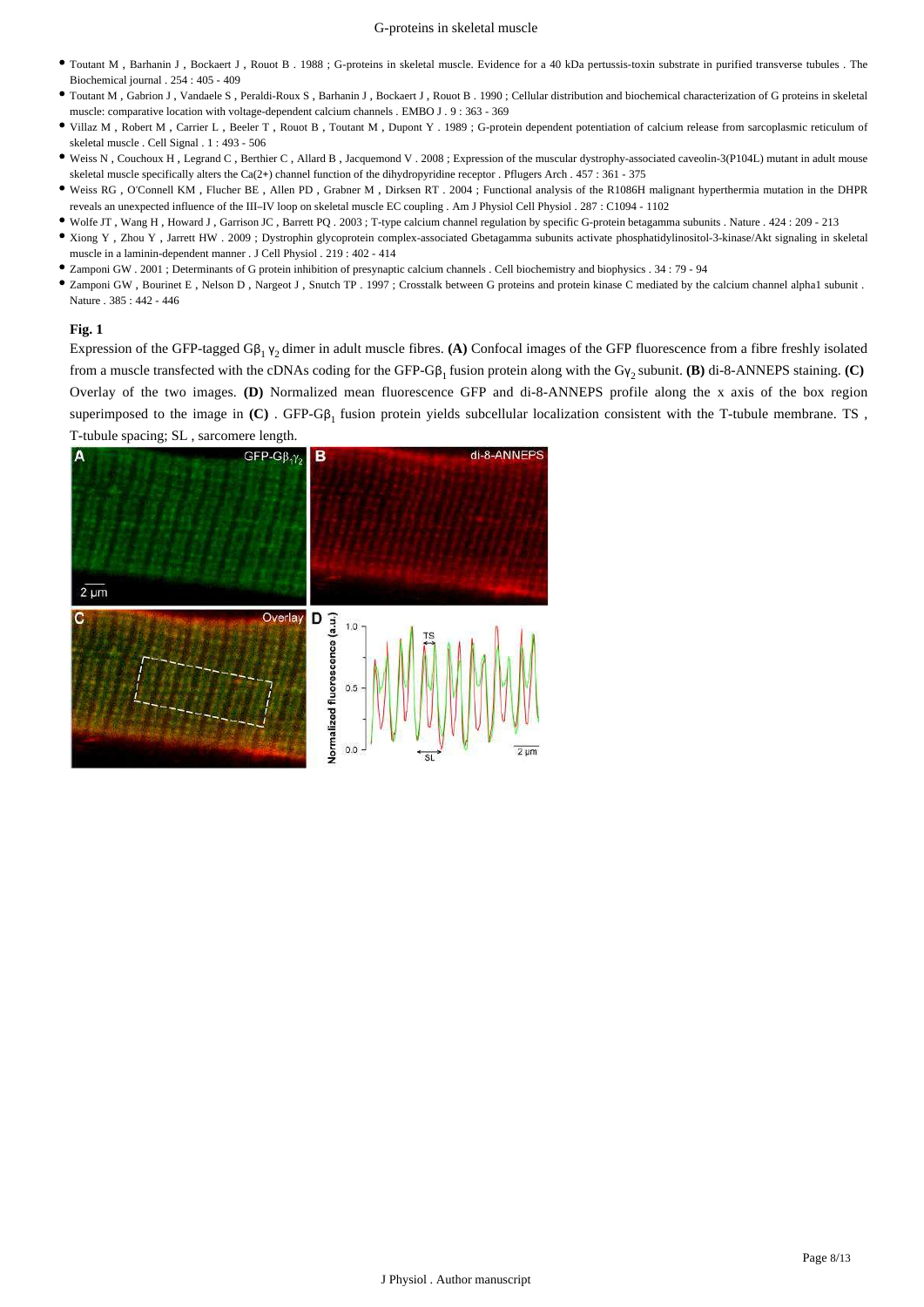# **Fig. 2**

Expression of G-protein  $\beta_1 \gamma_2$  dimers reduces L-type calcium current density in skeletal muscle fibres. (A) Representative sets of Ca<sup>2+</sup> current traces recorded from a control (left panel) and from a  $G\beta_1$   $y_2$  dimer-expressing fibre (right panel) in response to 1 sec long depolarizing steps to values ranging between -50 mV and +80 mV from a holding potential of -80 mV. (B) Corresponding mean voltage-dependence of the peak Ca<sup>2+</sup> current density. Inset presents the mean half-maximal activation potential for control and Gβ<sub>1</sub> γ<sub>2</sub> -expressing fibres. (C) Corresponding mean values for the voltage-dependence of  $Ca^{2+}$  conductance in the two populations. Inset presents the mean maximal conductance for control and  $G\beta_1 \gamma_2$ -expressing fibres. The maximal conductance was reduced by 35% (p = 0.001) in the  $G\beta_1 \gamma_2$ -expressing fibres.

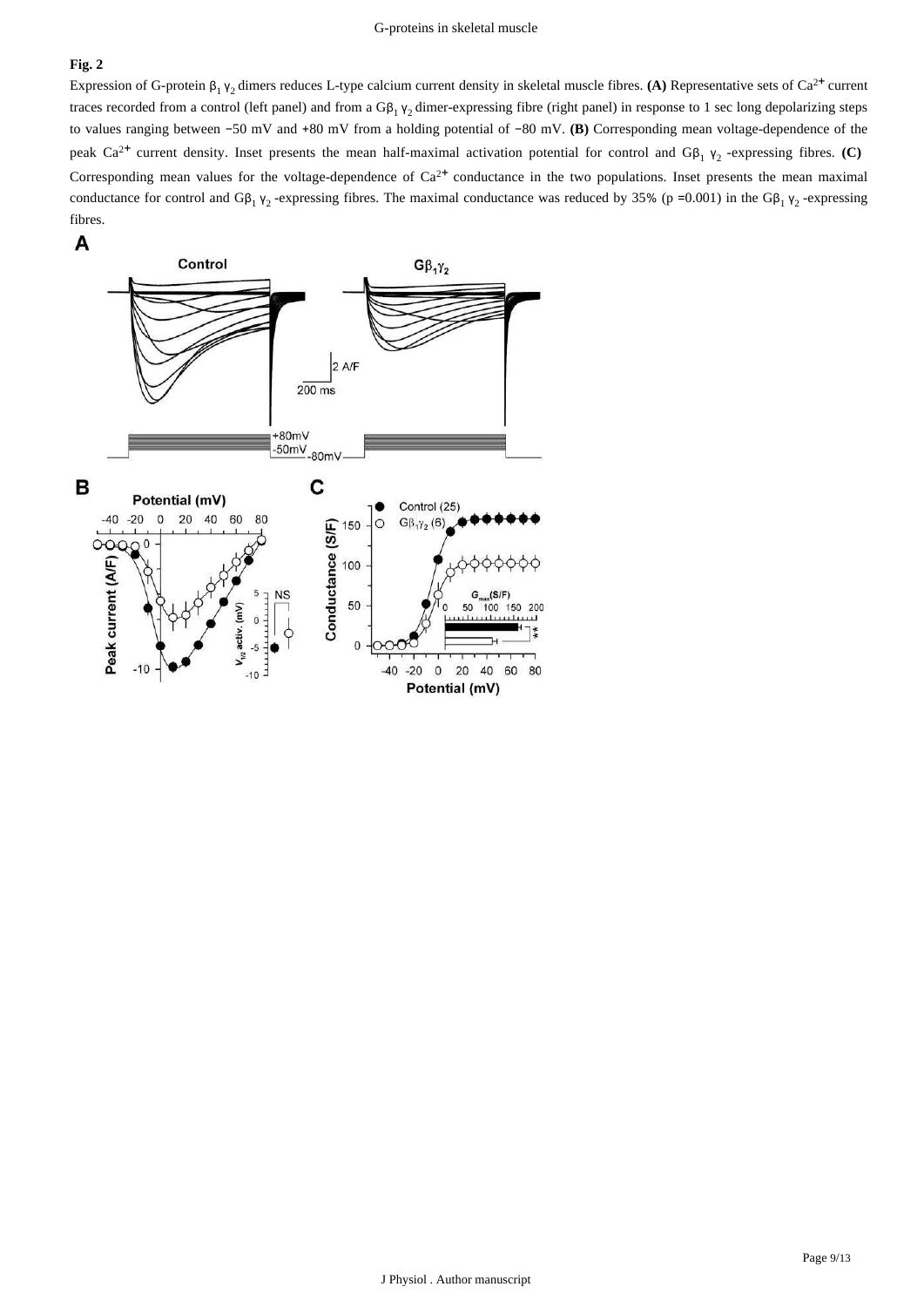# **Fig. 3**

Expression of G-protein  $\beta_2 \gamma_2$ ,  $\beta_3 \gamma_2$  or  $\beta_4 \gamma_2$  dimers does not alter L-type calcium currents in skeletal muscle fibres. (A) Representative sets of  $Ca^{2+}$  current traces recorded from a G $\beta_2$   $\gamma_2$  (top panel), G $\beta_3$   $\gamma_2$  (middle panel) and G $\beta_4$   $\gamma_2$  (bottom panel) -expressing fibres in response to 1 sec long depolarizing steps to values ranging between -40 mV and +80 mV from a holding potential of -80 mV. (B) Corresponding mean voltage-dependence of the peak Ca<sup>2+</sup> current density. Inset presents the mean half-maximal activation potential for G $\beta_2$   $\gamma_2$ , G $\beta_3$   $\gamma_2$  and G $\beta_4$   $\gamma_2$ -expressing fibres. (C) Corresponding means values for the voltage-dependence of  $Ca^{2+}$  conductance in the three populations. Inset presents the mean maximal conductance for  $G\beta_2$   $\gamma_2$ ,  $G\beta_3$   $\gamma_2$  and  $G\beta_4$   $\gamma_2$ -expressing fibres. The dotted line corresponds to the values from the control

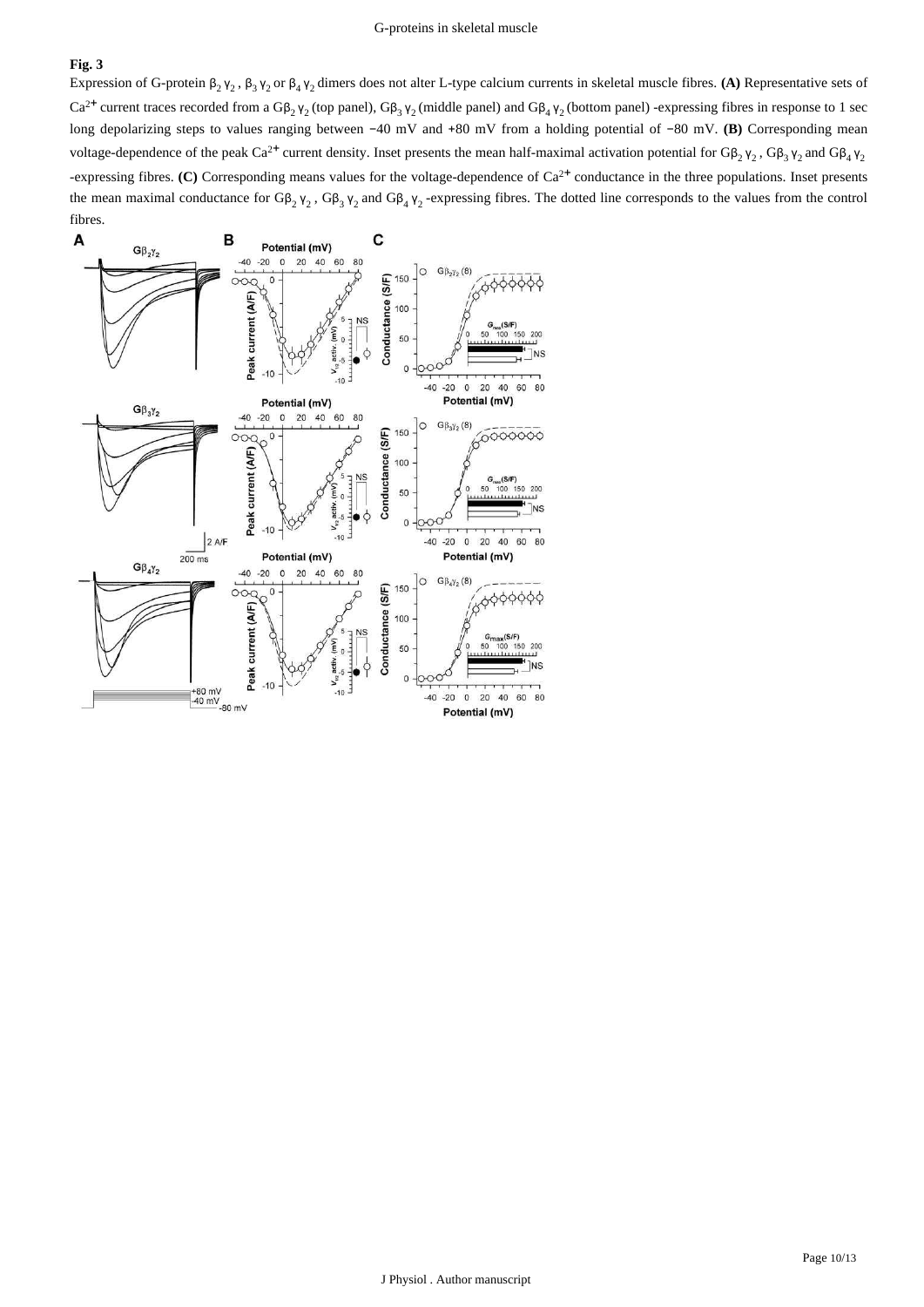# **Fig. 4**

Expression of G-protein  $\beta_1 \gamma_2$  dimers slows down L-type calcium current activation and inactivation kinetics. (A) Normalized Ca<sup>2+</sup> current traces recorded from a control (top panel) and from a  $Gβ_1 γ_2$  dimer-expressing fibre (bottom panel) in response to 1 sec long depolarizing steps to +10 mV (left panel) and +30 mV (right panel) from a holding potential of −80 mV. The continuous superimposed bold lines correspond to the results from fitting a single exponential function to the inactivating phase of the current. (B) Mean values for the time-to-peak of the  $Ca^{2+}$ current for control and  $G\beta_1$   $\gamma_2$  dimer-expressing fibres. The y axis presents a break point for display purposes. Values were significantly increased in the G $\beta_1$   $\gamma_2$  dimer-expressing fibres for potential values from 0 mV to +40 mV. (C) Mean values for the time constant  $\tau$  of Ca<sup>2+</sup> current inactivation. Values were significantly increased in the  $G\beta_1 \gamma_2$  dimer-expressing fibres at potentials ranging from 0 mV to +30 mV.

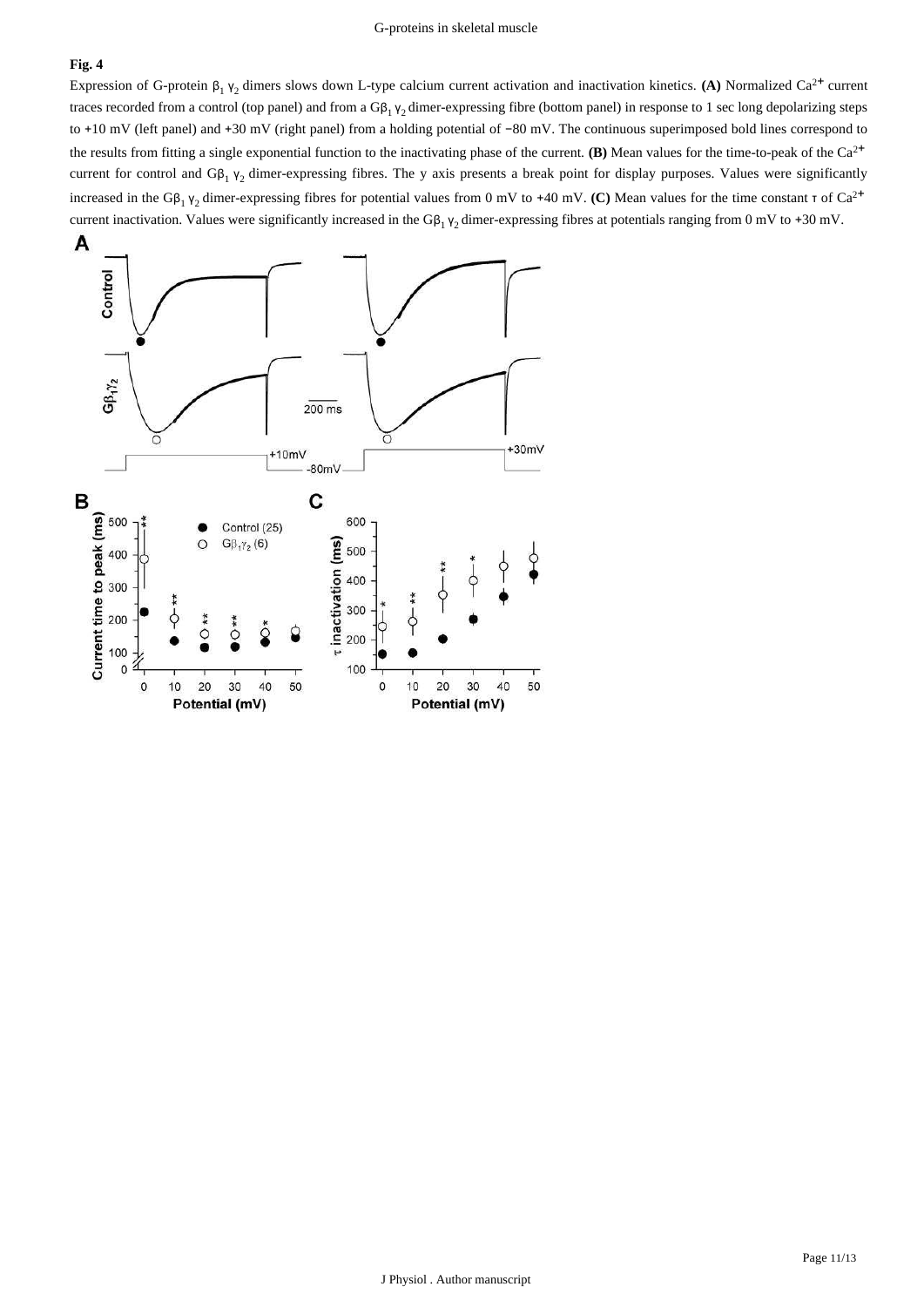# **Fig. 5**

A strong depolarizing pre-pulse allows recovery from the slowing of L-type calcium current activation induced by  $G\beta_1 \gamma_2$ . (A) Representative  $Ca^{2+}$  current traces recorded from a control (left panel) and from a G $\beta_1 \gamma_2$  dimer-expressing fibre (right panel) in response to a 1 sec long depolarizing step to +20 mV from a holding potential of -80 mV, before (P1) and after (P2) a strong depolarizing pre-pulse (PP) to +100 mV. **(B)** Normalized values ( $\pm$  S.E.M) of P2/P1 peak Ca<sup>2+</sup> current amplitude as a function of pre-pulse (PP) duration. (C) Mean  $\pm$  S.E.M. values for the time-to-peak of the  $Ca^{2+}$  current recorded in P2 as a function of pre-pulse duration. The y axis presents a break point for display purposes. (D) Corresponding values for the shift of the Ca<sup>2+</sup> current time-to-peak between control and  $G\beta_1 \gamma_2$ -expressing fibres as a function of pre-pulse duration. The y axis presents a break point for display purposes.